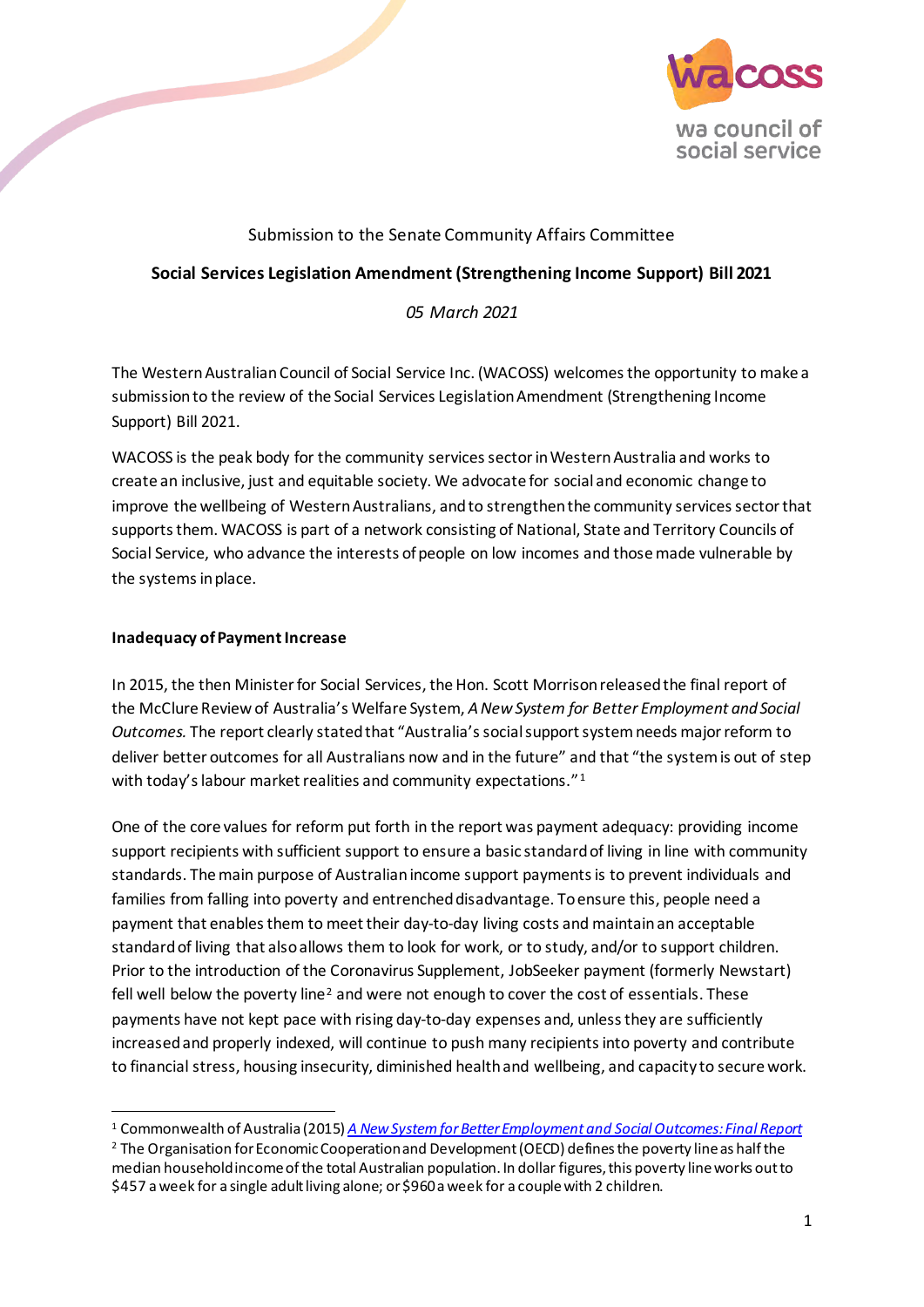In order to assess the adequacy of income support, payments should, therefore, be benchmarked against a current and adequate measure of community living standards. The basis of which must be informed by robust empirical evidence and diverse expertise that contributes to a valid assessment of the adequacy of allowances for people requiring social security payments to afford basic goods and services and to live with dignity. It is simply not sufficient to compare current and past rates of payment.

JobSeeker and Youth Allowance, and other payments paid at the same rate have long been regarded as inadequate by a broad and substantial cross-section of the community. Proponents for a permanent and *adequate* increase to the base rate of these payments, include some of Australia's eminent economists, [3](#page-1-0) business organisations like the Business Council of Australia and Australian Industry Group; health organisations like the Australian Medical Association; regional organisations like the Country Women's Association; community sector organisations like ACOSS (and associated peak Councils of Social Service), Anti-Poverty Network, Australian Unemployed Workers Union, Anglicare, Mission Australia, and St, Vincent de Paul; 47 local governments across the country, and the majority of the Australian public. [4](#page-1-1)

Opinion polls have consistently indicated that there is strong public support for raising JobSeeker and allowances to be above the poverty line. In Western Australia, research findings from the *Above the Line* report<sup>[5](#page-1-2)</sup> found that more than two million Western Australians – nearly 75 percent – supported a permanent increase in the JobSeeker rate prior to the Federal Government's announcement of the \$3.57 per day increase. One in three respondents believed that this increase should be much higher than the JobSeeker base rate. This belief is shared across the political spectrum, regardless of respondents' voting intentions.

Though this Bill implements the first real *permanent*increase in working-age payments since 1994, it only lifts JobSeeker Payment for single people from \$41 a day to \$44.50 a day (including the Energy Supplement). While every dollar counts for people receiving these payments, this meagre increase is completely inadequate to ensure people can cover basic essential costs like housing, food, transport, and healthcare. WACOSS is urging this Senate Committee to support amendments to this Bill to raise the rate of JobSeeker payments beyond the \$3.57 per day increase toa value well above the poverty line.

Furthermore, given the context of this minimal increase to the base rate coming at the same time as the removal of the Coronavirus Supplement – which was hugely successful as a stimulus measure, strongly supported by the Australian community *and* demonstrably effective in improving living standards and life outcomes of those otherwise living in poverty – it is widely perceived as a harsh and unnecessary cut to the incomes of vulnerable households.

<span id="page-1-0"></span><sup>3</sup> Martin, Peter (2020) *[Top economists back boosts to JobSeeker and](https://theconversation.com/top-economists-back-boosts-to-jobseeker-and-social-housing-over-tax-cuts-in-pre-budget-poll-146914) social housing over tax cuts in pre-budget [poll.](https://theconversation.com/top-economists-back-boosts-to-jobseeker-and-social-housing-over-tax-cuts-in-pre-budget-poll-146914)* The Conversation.

<span id="page-1-1"></span><sup>4</sup> Raise the Rate Campaign (2020) *[Survey Of 955 People Receiving The New Rate Of JobSeeker And Other](https://www.acoss.org.au/wp-content/uploads/2020/06/200624-I-Can-Finally-Eat-Fresh-Fruit-And-Vegetables-Results-Of-The-Coronaviru.._.pdf)  [Allowances](https://www.acoss.org.au/wp-content/uploads/2020/06/200624-I-Can-Finally-Eat-Fresh-Fruit-And-Vegetables-Results-Of-The-Coronaviru.._.pdf)*

<span id="page-1-2"></span><sup>5</sup> Anglicare WA, Commicare, Foodbank, Ruah, Uniting, WACOSS (2020*[\) Above the Line: Perceptions of Poverty](https://www.anglicarewa.org.au/docs/default-source/advocacy/above-the-line---perceptions-of-poverty-in-wa-report.pdf?sfvrsn=9c65bb47_4)  [in WA](https://www.anglicarewa.org.au/docs/default-source/advocacy/above-the-line---perceptions-of-poverty-in-wa-report.pdf?sfvrsn=9c65bb47_4)*. Research Report.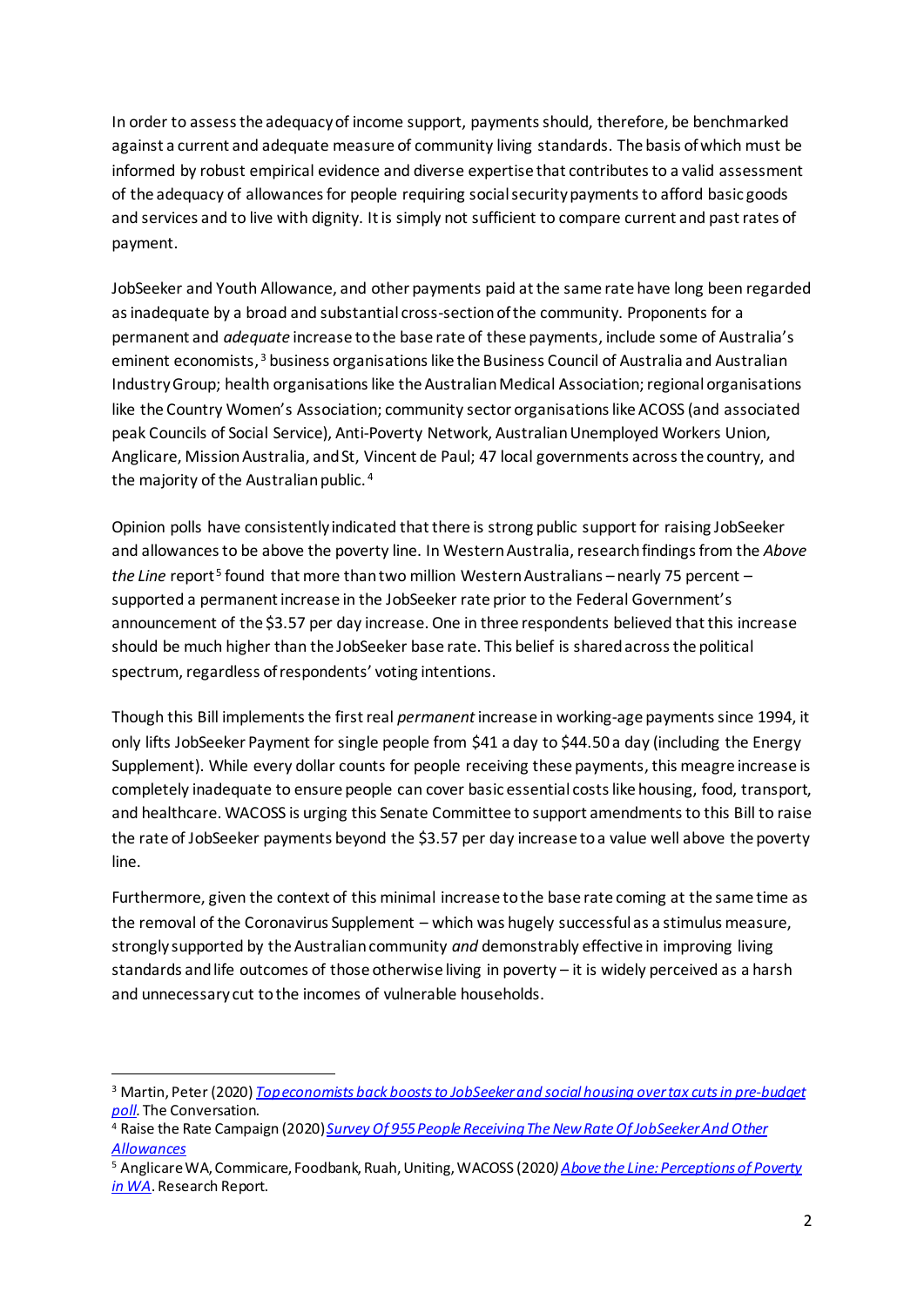We support the further recommendations made in the submission by the Australian Council of Social Service.

## **Housing Stress**

In January 2021, there were 144,159 JobSeeker Payment and Youth Allowance (other) recipients in Western Australia out of a total of 1,371,563 recipients nationally. A clear example of the inadequacy of the increase to JobSeeker, and inadequacy of other related social security payments, is the inability of people receiving those payments to be able to access affordable and appropriate housing.

The annual *Anglicare Rental Affordability Snapshot* takes a 'snapshot' on a given day of the rental market (in this case, 21 March 2020), examining whether properties advertised are affordable for a range of different low income types and whether those properties are appropriate for the composition of their household. The *2020 Rental Affordability Snapshot [6](#page-2-0)* highlights the lack of affordable housing options for low income households in Western Australia, and how those that rely on Government benefits continue to be priced out of the private rental market across the State. Even with the Coronavirus Supplement, only 0.8 per cent of properties in the Perth metropolitan region are affordable and appropriate for a single on JobSeeker. Without the supplement, they would be unable to find any affordable and appropriate rental properties anywhere in Western Australia. Adding to this analysis, the 2020 Rental Affordability Index<sup>[7](#page-2-1)</sup> revealed that, even with the temporary addition of the Coronavirus Supplement, a single person on JobSeeker was still needing to spend 56 per cent of their income on rent in both Perth and the rest of Western Australia. This places their housing situation in the severely unaffordable category.

A couple receiving JobSeeker, with two children, saw their ability to find affordable and appropriate properties in Perth appreciably improved, rising from just 1 per cent with the supplement to 29.7 per cent with it. In the South West and Great Southern, they went from 5.5 per cent to 53.7 per cent, while they fared less well in the North West, rising from being able to access just 0.3 to 10.2 per cent. A single parent with one child and relying on the JobSeeker Payment, however, were unable to find any affordable and appropriate rental properties across Western Australia prior to the supplement. With that increase to their income, they still only able to find 2.5 per cent of properties in Perth that were affordable and appropriate, 8.9 per cent in the South West and Great Southern, and a mere 0.3 per cent in the North West.

The low level of accessible properties available to rent for households receiving government payments, including single parents, strongly indicates the likelihood that many of those households will be living in housing stress or making do with housing that is not appropriate for their circumstances. Limited stock and highly priced rental properties leave tenants unable to find a home, which will only get worse when the moratorium on rent increases and evictions ends in

<span id="page-2-0"></span><sup>6</sup> Anglicare WA (2020) *[Rental Affordability Snapshot – Western Australia](https://www.anglicarewa.org.au/docs/default-source/advocacy/anglicare-wa---rental-affordability-snapshot-2020.pdf?sfvrsn=2a99bb4c_5)*

<span id="page-2-1"></span><sup>7</sup> 9 National Shelter, Bendigo and Adelaide Bank, SGS Economics & Planning and the Brotherhood of St Laurence (2020) *[Rental Affordability Index](http://shelter.org.au/site/wp-content/uploads/RAI-2020-FINAL_compressed.pdf)*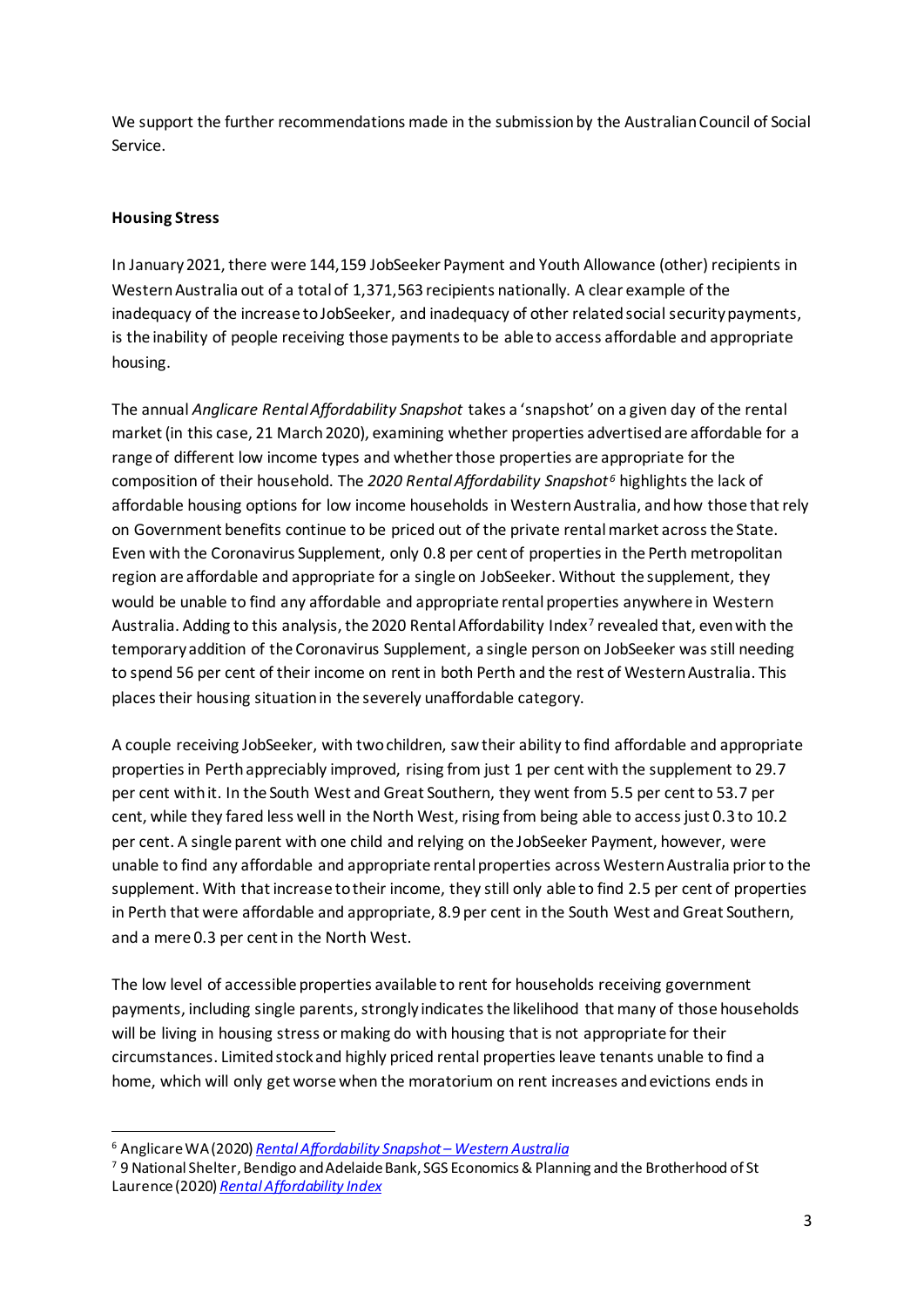March 2021. According to the Unlock Housing campaign, there is a shortfall of 39,200 social and 19,300 affordable homes across Western Australia to meet current need. [8](#page-3-0) Fewer appropriate and affordable housing choices often means that low income households are being forced onto the fringes to find housing, putting them further away from jobs, schools and services and placing a greater strain on the weekly travel budget. The more of their income that these households must dedicate to covering housing costs, the less they will be able to spend on other essentials like food, energy and health. It can also mean that any slight increases in their rent can have a dramatic impact on their ability to stay in a property and maintain the important connections they have established throughout their local community.

New research just released by AHURI [9](#page-3-1) highlights the link between *income volatility* and risk of housing stress, financial stress and relationship conflict. Access to new flow data indicates there appears to be a lot more income volatility than previously indicated from stockdata (e.g. yearly or quarterly figures). It shows that demand for C Commonwealth Rent Assistance is much higher than previously understood *and* there is a lot more churn in access to CRAthan previously thought. More analysis is needed to determine the extent to which this churn is a result of increased income volatility, increased housing security and tenure – or both. [International research](https://www.ahuri.edu.au/__data/assets/pdf_file/0037/66799/PES-FR351-Examining-new-data-to-better-understand-CRA-and-other-household-assistance-payments.pdf)has found households whose incomes fluctuate by more than 25 per cent from pay to pay experience sharply higher risks of emotional conflict, housing instability and financial hardship.

<span id="page-3-0"></span><sup>8</sup> Unlock Housing (2021) *[2021 State Election Policy Recommendations](https://www.unlockhousing.com.au/wp-content/uploads/2021/02/UNLOCK-HOUSING_election-platform_final.pdf)*

<span id="page-3-1"></span><sup>9</sup> Yanotti, M., Banks, M., de Silva, A., Anantharama, N., Whiteford, P., Bowman, D. and Csereklyei, Z. (2021) *[The](https://www.ahuri.edu.au/research/final-reports/351/)  [utility of new data in understanding housing insecurity](https://www.ahuri.edu.au/research/final-reports/351/)*, AHURI Final Report No. 351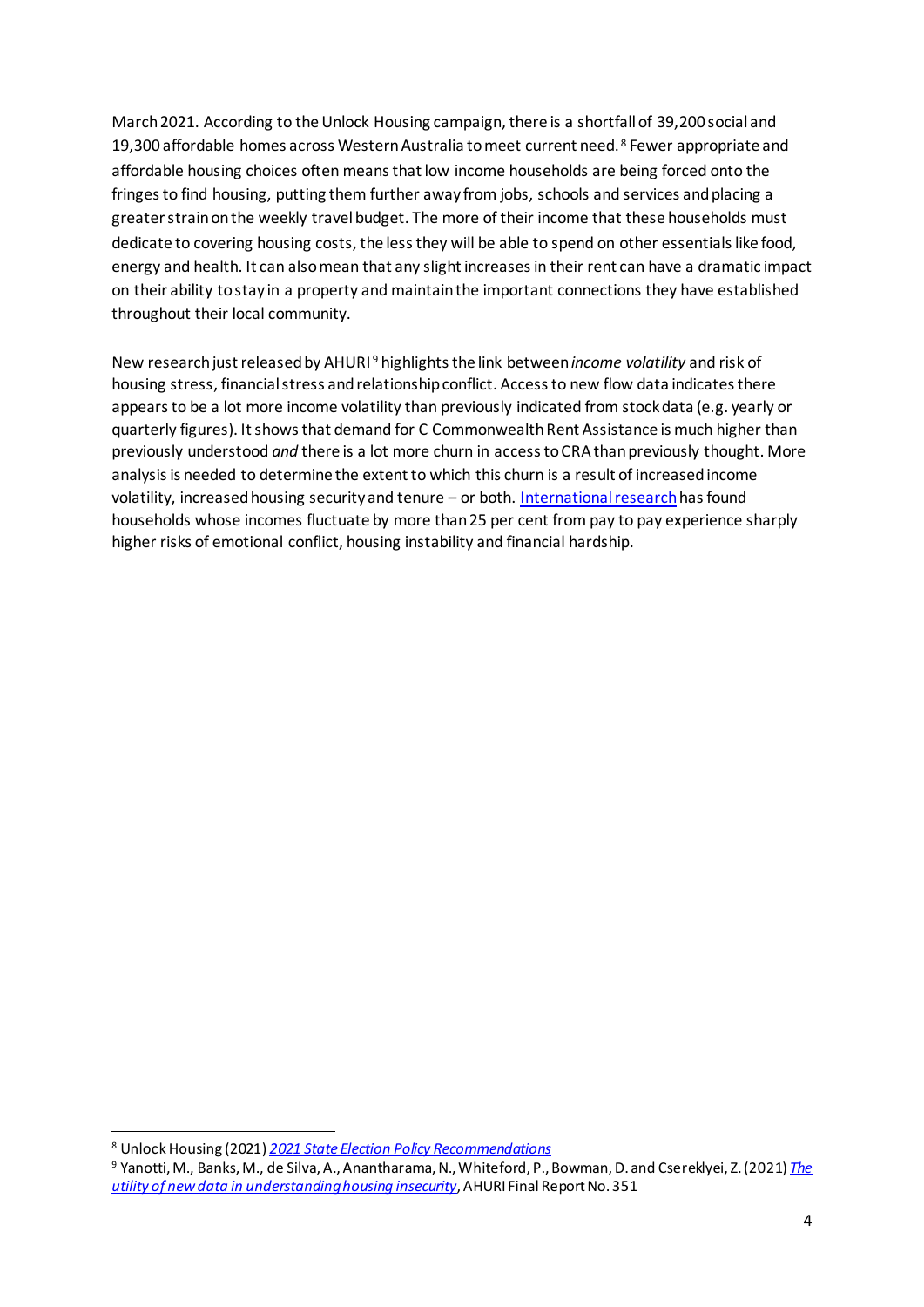|                          | Payment Type                                                     | Perth Metro |                                | South West and<br>Great Southern |                                 | North West        |                                           |
|--------------------------|------------------------------------------------------------------|-------------|--------------------------------|----------------------------------|---------------------------------|-------------------|-------------------------------------------|
| <b>Household Type</b>    |                                                                  | % Old rate  | COVID-19<br>96 with<br>pplemen | Old rate                         | 90 with<br>COVID-19<br>upplemen | <b>A Old rate</b> | COVID-19<br>96 with<br><b>iupplettien</b> |
| Couple, two children     | JobSeeker Payment<br>(both adults)                               | 196         | 29.7%                          | 5.5%                             | 53,7%                           | 0.3%              | 10.2%                                     |
| Single, two children     | Parenting Payment<br>Single                                      | 0.3%        | 6.1%                           | 3.2%                             | 16.696                          | 0%                | 2.9%                                      |
| Couple                   | Age Pension                                                      | 3.4%        | 4.4%                           | 8.8%                             | 11.2%                           | 1.6%              | 1.6%                                      |
| Single, one child        | Parenting Payment<br>Single                                      | 0.2%        | 5,3%                           | 2,5%                             | 15,3%                           | 0%                | 2.9%                                      |
| Single, one child        | JobSeeker Payment                                                | 0%          | 2.5%                           | 0%                               | 8.9%                            | 0%                | 0.3%                                      |
| Single                   | Age Pension                                                      | 0.6%        | 0.696                          | 0.396                            | 0.6%                            | 0%                | 0.8%                                      |
| Single aged over 18      | <b>Disability Support</b><br>Pension                             | 0%          | 0%                             | 0.196                            | 0.496                           | 0%                | 0.8%                                      |
| Single                   | JobSeeker Payment                                                | 0%          | 0.896                          | 096                              | 1.2%                            | 0%                | 0.6%                                      |
| Single aged over 18      | Youth Allowance                                                  | 0%          | 0.6%                           | 0%                               | 0.6%                            | 0%                | 0%                                        |
| Single in share<br>house | <b>Youth Allowance</b>                                           | 0%          | 0.5%                           | 0%                               | 0.3%                            | <b>D%</b>         | D%                                        |
| Couple, two children     | Minimum Wage +<br>FTB A (both adults)                            | 43.5%       | 43.5%                          | 71.4%                            | 71.4%                           | 19%               | 19%                                       |
| Single, two children     | Minimum Wage +<br>FTB A & B                                      | 10.7%       | 20.7%                          | 24.8%                            | 24.8%                           | 6%                | 6%                                        |
| Single                   | Minimum Wage                                                     | 1.2%        | 1.2%                           | 3.5%                             | 3.5%                            | 196.              | 1%                                        |
| Couple, two children     | Minimum Wage +<br>Parenting payment<br>(partnered) + FTB A<br>&B | 18,8%       | 34.196                         | 35.3%                            | 60.6%                           | 7.3%              | 12%                                       |

### Affordable and Appropriate Properties by Region and Household Type

Source: Anglicare WA (2020) Rental Affordability Snapshot

### **Financial Stress and Poverty**

As part of our 2020 Cost of Living Report, WACOSS modelled the income and expenditure of five household types during the 2019/20 financial year in comparison to the two preceding financial years (2017/18 and 2018/19). WACOSS is confident that the conservative assumptions underpinning each model (clearly considered and referenced in Appendix 1 of the 2012 report) ensure the conclusions drawn reflect the real-life experiences of low-income households in WA. We cannot overstate the profound impact that the addition of the \$550 per fortnight Coronavirus Supplement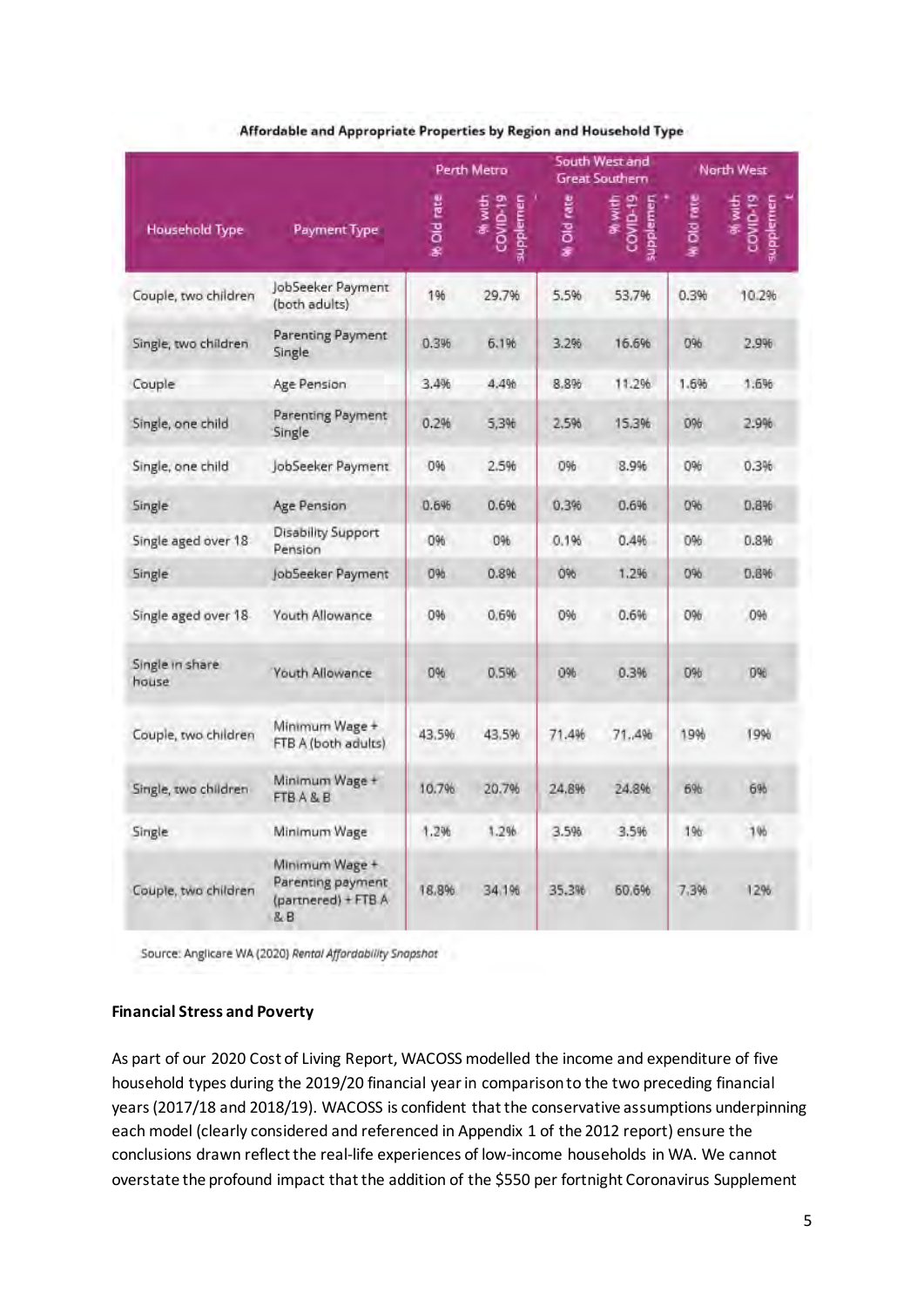made to the lives of people who had been surviving on the woefully inadequate Newstart Allowance/JobSeeker Payment rate of \$40 a day (explained in further detail in subsequent section).

Even at its height, however, when JobSeeker was joined by the full rate of the Coronavirus Supplement, it made up just 30 per cent of full-time average weekly ordinary time earnings in Western Australia. The State Minimum Wage sat at around 41 per cent of the average weekly earnings.



Source: ABS 6302.0, WA Department of Commerce, Australian Department of Human Services

That the minimum wage continuesto fall behind the growth of average weekly earnings makes the notion that the JobSeeker increase is "commensurate with what it was during the time of the Howard government"[10](#page-5-0) a misleading comparison. It fails to account for the long-term fall in the relative value of the minimum wage and thus the decline in relative living standards of Australia's lowest-paid workers since the Howard era. Indeed, households surviving on government allowances are twice as likely to be living in poverty than 25 years ago.<sup>11</sup>

<span id="page-5-0"></span><sup>10</sup> ABC News (2021) *[VIDEO: Morrison says new JobSeeker rate is 'appropriate'](https://www.abc.net.au/news/2021-02-23/morrison-says-new-jobseeker-rate-is-appropriate/13183512)*

<span id="page-5-1"></span><sup>11</sup> Canberra Times (2019) *Poverty rates in Newstart [households](https://www.canberratimes.com.au/story/6385029/research-reveals-a-big-increase-in-poverty-rates-for-newstart-households/) rising, Centre for Social Research and Methods report finds*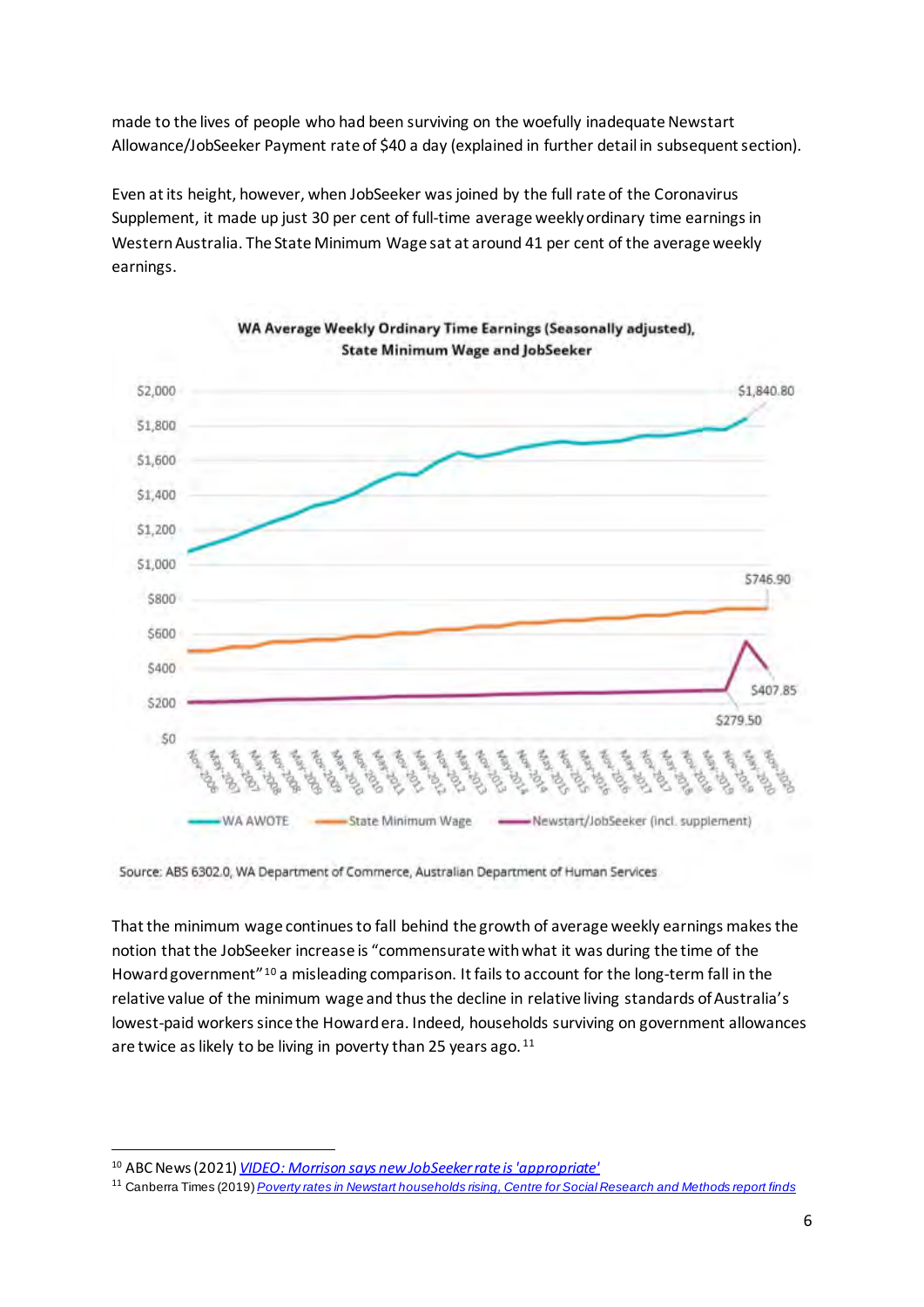The degree of overlap between material deprivation and income poverty, as well as rates of financial and personal distress among people on the JobSeeker Payment, Youth Allowance, and other payments is highlighted in a recent ACOSS survey:

- 66% of people had less than \$14 a day to live on, after paying their rent or mortgage
- 75% of people said they skipped meals because of a lack of funds, with 20% of people saying they were skipping at least 1 meal per day
- 70% of people were struggling with medical costs, including the costs of medicines and seeing a dentist, as well as specialist services like physiotherapy<sup>[12](#page-6-0)</sup>

Using the minimum wage as a benchmark not only ensures JobSeeker falls well behind average weekly earnings, but well below the relative poverty line, <sup>[13](#page-6-1)</sup> widening Australia's wealth and income inequality gap and exacerbating the inability for JobSeeker recipients to maintain an adequate standard of living commensurate with community standards.

More than 3 million people in Australia live below the poverty line and poverty rates have been steadily increasing over time. The 2020 Household, Income and Labour Dynamics in Australia (HILDA) Survey revealed a 10.7 per cent increase in the relative poverty rate between 2016 and 2018. The anchored poverty rate (which maintains the real value of the poverty line at its 2001 level), reveals a rise since 2015, suggesting a decline in living standards over the three years. [14](#page-6-2) HILDA finds poverty rates to be consistently higher for older people, particularly singles, and for people living in single parent families. Single parent families saw an increase in the poverty rate from 15 per cent in 2016 to 25 per cent nationally in 2018. Poverty is also more common for children in single parent households, which rose from 16.1 per cent in 2016 to 28.1 per cent in 2018.

Growing rates of child poverty in Western Australia are a significant cause for concern because of their long-term implications for the future health, wellbeing and life prospects of children. Recent research has highlighted a clear link between child poverty, access to early learning and developmental disadvantage. Bankwest Curtin Economic Centre found that children in the most disadvantaged communities in WA are far less likely to be attending preschool and far more likely to be developmentally vulnerable. <sup>[15](#page-6-3)</sup> The poverty rate for children in single parent households is currently more than nine times the rate of children up in households with both parents, with around 1 in 3 children in single parent households living in income poverty. JobSeeker is not and has never been an appropriate mechanism for a single parent to support a young family. The current system forces these single parents into the position where they have to balance caring responsibilities, jobseeking or piecemeal work, and compliance activities, which in no way assists in creating the supportive and caring environments that children need to thrive.

<span id="page-6-0"></span><sup>12</sup> ACOSS (2020*[\) 'I Can Finally Eat Fresh Fruit And Vegetables': Survey of 955 People Receiving The New Rate of](https://www.acoss.org.au/wp-content/uploads/2020/06/200624-I-Can-Finally-Eat-Fresh-Fruit-And-Vegetables-Results-Of-The-Coronaviru.._.pdf)  [JobSeeker and Other Allowances](https://www.acoss.org.au/wp-content/uploads/2020/06/200624-I-Can-Finally-Eat-Fresh-Fruit-And-Vegetables-Results-Of-The-Coronaviru.._.pdf)*

<span id="page-6-1"></span><sup>&</sup>lt;sup>13</sup> The OECD definition of relative poverty is 60% of median earnings

<span id="page-6-2"></span><sup>14</sup> Roger Wilkins et al (2020) The Household, Income and Labour Dynamics in Australia Survey: Selected Findings from Waves 1 to 18, The Melbourne Institute

<span id="page-6-3"></span><sup>15</sup> Cassells R., Dockery M., Duncan A., Kiely D., Kirkness, M., Twomey C., Nguyen T., and Seymour, R., (2020) *[The Early Years: Investing in Our Future, Focus on Western Australia Report Series](https://bcec.edu.au/assets/2020/08/BCEC-The-Early-Years-Investing-in-Our-Future-Report-2020-270820.pdf)*, No. 13, August 2020.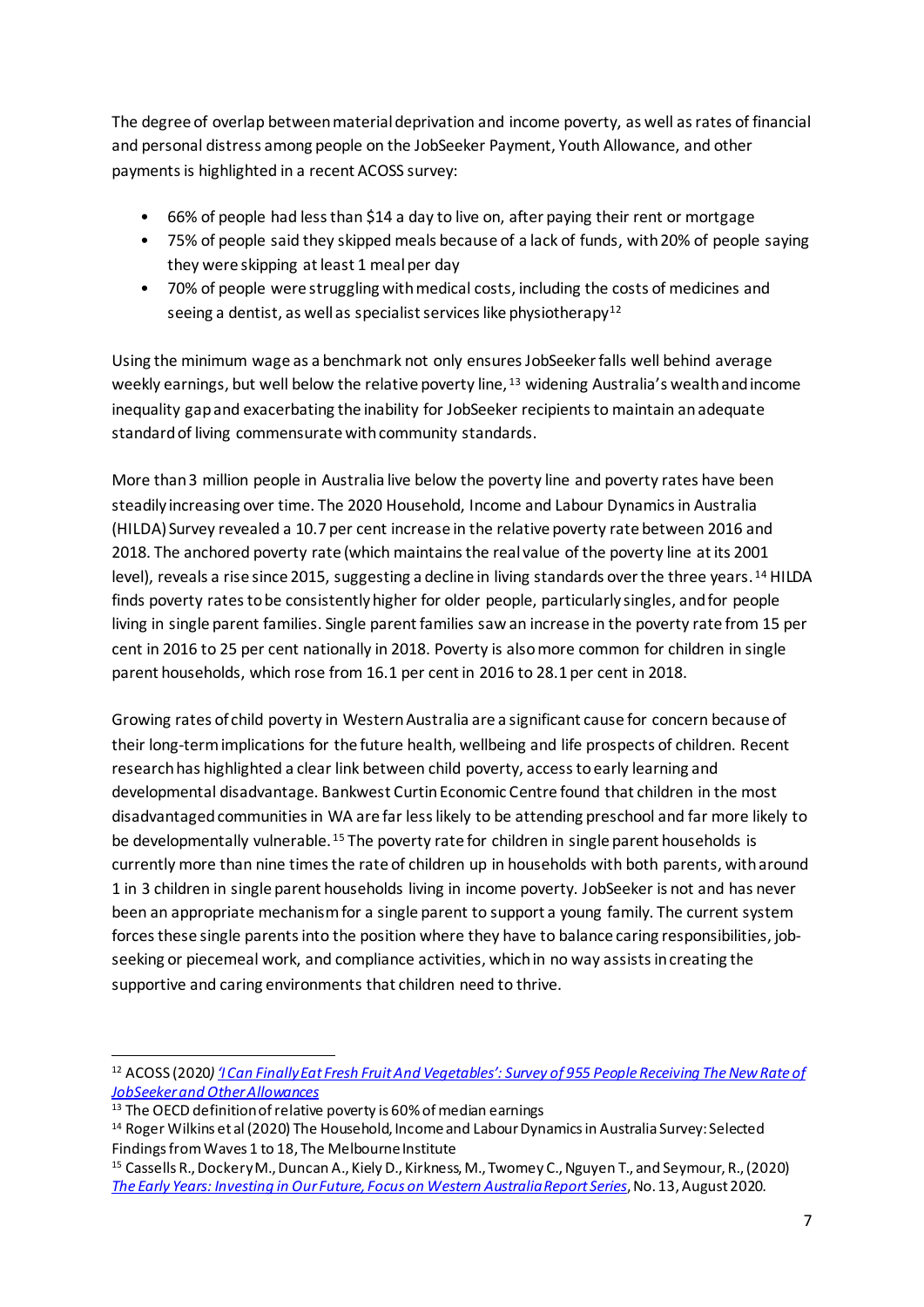Low payment rates produce a range of compounding factors that make it very difficult for individuals living on JobSeeker to search for and maintain employment. Current payment rates do not cover basic living costs, let alone the additional costs of looking for work, including internet expenses, or clothing, transport child care costs to attend job interviews. Research has shown that inadequate income support payments don't increase labour force participation and, by pushing people into poverty, can act as a barrier to securing employment.  $16$  The ongoing stress and struggle to pay for essential goods and services such as housing, food, transport, and energyon a very limited income can detract from job search activities and undermine health and wellbeing, further diminishing employment prospects. There is alsoa lack of evidence to support the notion that poverty-level payments are necessary to 'incentivise' people to search for take up paid work. Recent analysis suggests that "the size of the JobSeeker payment could increase by a substantial amount without significantly reducing the relative monetary returns from working compared to only receiving the payment."<sup>[17](#page-7-1)</sup>

### **Tangible benefits of the Coronavirus Supplement**

Studies have consistently demonstrated that the daily struggle for recipients to survive on benefits has a wide range of damaging material, social, emotional and health consequences.<sup>[18](#page-7-2)</sup> Conversely, research examining the impacts of the Coronavirus Supplement for recipients of JobSeeker and other allowances demonstrates the positive, tangible benefits, particularly people's ability to cover essential costs like housing, bills, food, medicine, and other vital expenses.

One example is the *100 Families WA*project, a collaborative research project between WACOSS, Anglicare WA, Jacaranda Community Centre, the Centre for Social Impact, The University of Western Australia (CSI UWA), the UWA Social Policy, Practice and Research Consortium, the UWA School of Population and Global Health, Wanslea Family Services, Centrecare, Ruah Community Services, UnitingCare West and Mercycare. The 100 Families WA[19](#page-7-3) project utilises a unique combination of longitudinal quantitative data, fortnightly qualitative interviews with family members, and linked administrative data together with active engagement of those with lived experience in the design of the study to develop a comprehensive picture of entrenched disadvantage in Perth, Western Australia. Baseline surveys with 400 family representatives identified by service delivery agencies as experiencing entrenched disadvantage took place between November 2018 and April 2019. From the 400 people that completed the survey, 100 that indicated interest were selected to take part in fortnightly interviews for a year, beginning in May 2019.

<span id="page-7-0"></span><sup>16</sup> . Mesén Vargas, J, & Van der Linden, B, (2018). Is there always a trade-off between insurance and incentives? The case of unemployment with subsistence constraints

<span id="page-7-1"></span><sup>17</sup> Borland, J (2020) *[Labour market snapshot #71.](https://cdn.theconversation.com/static_files/files/1343/Borland_Labour_market_snapshot__71.pdf?1606359052)* The University of Melbourne.

<span id="page-7-2"></span><sup>18</sup> See, for example, Morris, A, & Wilson, S, (2014). *Struggling on the Newstart unemployment benefit in Australia*. The Economic and Labour Relations Review 25(2):202-221.

<span id="page-7-3"></span><sup>19</sup> Seivwright, A., and Flatau, P. (2019*). Insights into hardship and disadvantage in Perth, Western Australia: The 100 Families WA Baseline Report. The 100 Families WA project*(Anglicare, Centrecare, Jacaranda Community Centre, Mercycare, Ruah Community Services, UnitingCare West, Wanslea, WACOSS, the University of Western Australia (Centre for Social Impact and the School of Population and Global Health), Perth, Western Australia: 100 Families W[A https://100familieswa.org.au/resources/100-families-wa-baseline-report/](https://100familieswa.org.au/resources/100-families-wa-baseline-report/)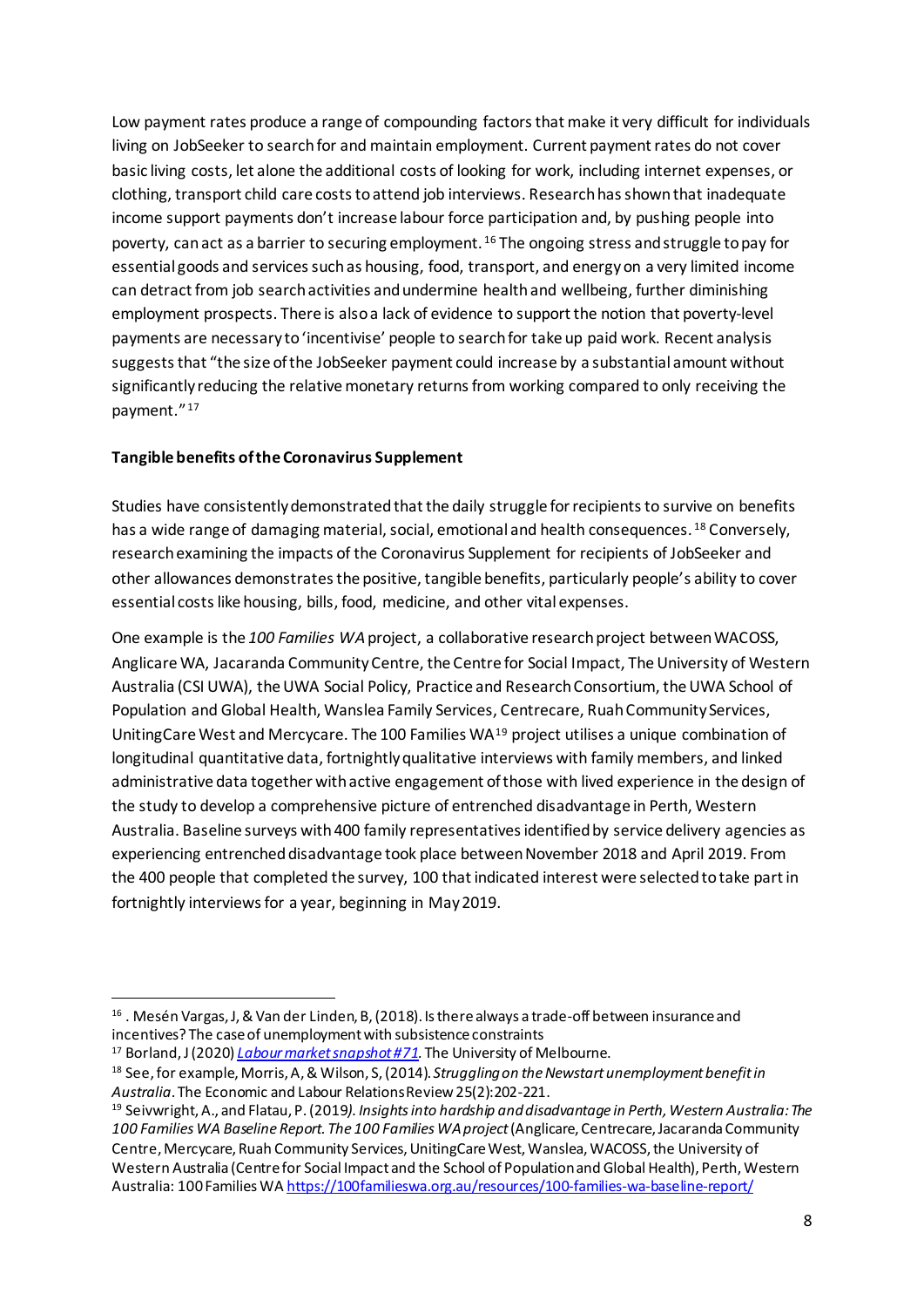*100 Families WA*findings show that, before the introduction of the Coronavirus Supplement, Western Australian families on Newstart, Austudy and Youth Allowance (n=164) were living well below the poverty line with allowances proving grossly inadequate in terms of providing for basic needs. Families experienced high levels of financial hardship that translated into high levels of stress and anxiety. Despite families' active attempts to improve their situations, many experienced barriers to finding and maintaining employment. These compounding factors evidently made it very difficult for individuals living on the Newstart rate<sup>[20](#page-8-0)</sup> and related allowances to navigate the world of employment.

#### **Key findings on material deprivation and barriers to employment for** *100 Families WA* **family members on Newstart, Austudy and Youth Allowance (n=164)**

#### **Key findings on material deprivation**

**85%** did not have access to \$500 in savings for an emergency (vs. 12% of the general Australian population)

**73%** do not have home contents insurance because they could not afford it (vs. 8% of the general Australia population) **52%** could not afford dental treatment when required

**51%** reported that they did not have a motor vehicle because they could not afford it

**40%** could not afford access to the internet at home

**30%** reported that they were unable to afford new school clothes for school-aged children every year

|  | Key barriers experienced when finding and maintaining employment |  |
|--|------------------------------------------------------------------|--|
|--|------------------------------------------------------------------|--|

**46%** reported that illness or disability made it difficult for them to get employment

**29%** reported that they faced discrimination (including age, appearance and race)

**28%** felt they had the wrong or not enough educational qualifications

**24%** reported a lack of help finding employment

**23%** reported a lack of accessible transport options as a barrier to employment

**17**% have child care responsibilities

The *100 Families COVID-19* report [21](#page-8-1) demonstrates the positive benefits that the Coronavirus Supplement had on family members receiving income support payments. For many, the Coronavirus Supplement effectively doubled their income, taking them above the relative poverty line. To examine the positive effects of increasing income support, family members were asked what they planned to do with the additional income. Families planned to catch-up on bills and reduce debt, buy more food (and more nutritious food) and cover the cost of new essential appliances.

<span id="page-8-1"></span><sup>21</sup> Callis, Z., Seivwright, A., Orr, C. & Flatau, P. (2020). The Impact of COVID-19 on Families in Hardship In Western Australia. The 100 Families WA project (Anglicare, Centrecare, Jacaranda Community Centre, Mercycare, RuahCommunity Services, Uniting WA, Wanslea, WACOSS, The University of Western Australia (Centre for Social Impact and the School of Population and Global Health)), Perth, Western Australia. doi: 10.25916/5f3b2a5e4bb42

<span id="page-8-0"></span><sup>&</sup>lt;sup>20</sup> The new JobSeeker rate results in a real-world increase of \$3.57 from previous Newstart rates.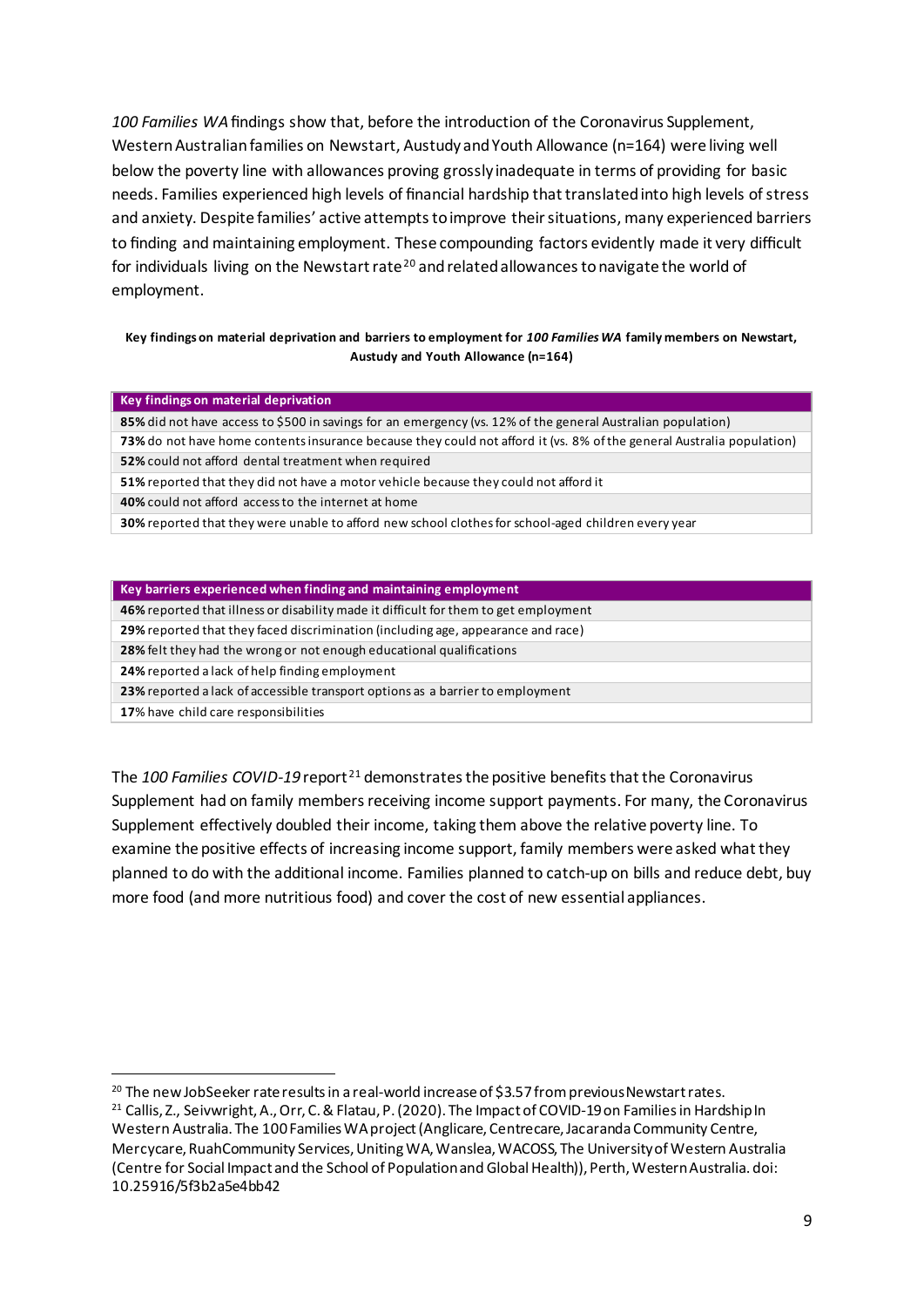#### **Planned expenditure for the CoronaVirus Supplement Note: Includes only those who reported they were receiving the coronavirus supplement (n = 79).**

| Key items families used the Coronavirus Supplement to pay for | Percentage |
|---------------------------------------------------------------|------------|
| Pay overdue bills                                             | 46.3%      |
| Save an emergency fund                                        | 37.5%      |
| Get ahead on rent or mortgage                                 | 23.8%      |
| Repay debts to financial institutions                         | 23.8%      |
| Repay debts to family and friends'                            | 22.5%      |
| Food                                                          | 10%        |
| Car running costs                                             | 7.5%       |
| Purchase or save for a car                                    | 7.5%       |
| White goods, furniture or electronics                         | 7.5%       |
| Get ahead on bills                                            | 3.8%       |
| Pay off credit card                                           | 2.5%       |
| Other                                                         | 22.5%*     |

**\*** *Percentages do not add up to100.0 as family members could select multiple options*

To further investigate the benefits of the Coronavirus Supplement, family members were asked "From April 27, an additional \$550 fortnightly supplement has been/will be added to your income. In what ways has this or is this going to affect your life?". The most common expenditures were bills, including rent, utilities, debt repayments, car registration, and car repairs, and food. Most family members reported that the Supplement allowed them to afford enough food, though many reported increases to the quality of their food. Other essentials, such as winter clothes for kids and educational supplies for both family members and their children, were also commonly cited as expenditures facilitated by the Supplement.

# **Case Study: Renna, Consumer Advisory Board, 100 Families WA**

As part of the 100 Families WA project, the Speaking from Experience series<sup>[22](#page-9-0)</sup> gives an insight into the experiences of people with lived experience of hardship or entrenched disadvantage. Renna is a member of the Community Advisory Group of the 100 Families WA project and speaks of her experiences of receiving the Coronavirus Supplement. Asked "*What was life like before the Coronavirus Supplement?"* Renna provides the following personal account:

"\$21 a day is what I had. That's for everything apart from my rent. So that's education, food, clothes. I was skipping medication, I quite often would go without meals. If I had to go to uni, then I'd make lunch for my daughter, but I wouldn't eat all day."

Asked, "*How has the Coronavirus Supplement made a difference to your family's life?",* Renna responded:

"I've been able to be on my medication throughout, which has kept my mental health quite stable, which has been good because it hasn't been easy.

<span id="page-9-0"></span><sup>22</sup> 100 Families WA (2021) *[Speaking from Experience series](https://100familieswa.org.au/resources/cat/speaking-from-experience-series/)*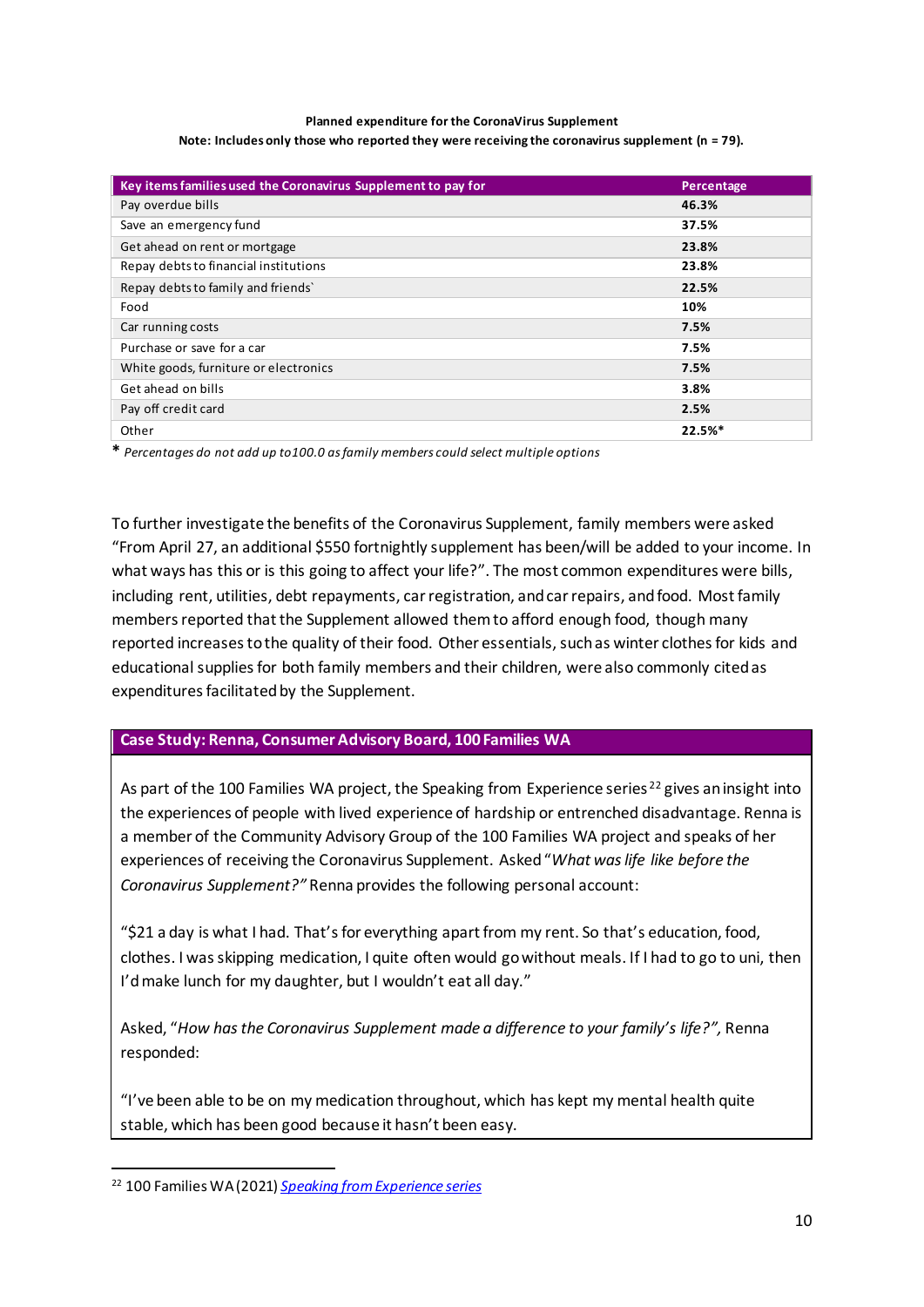For me, as the cost of food was rising – especially toilet paper – that little bit of extra money helped because the price of food has gone up…Knowing that I can pay my internet, so that I don't get cut off from the outside world, so that I can study, so my kids can study.

And lucky for me, I was able to save a bit, I finally got to \$1000, which was amazing, and then my car stopped working. Cost me \$1200. So, it's made a huge difference.

It makes me very concerned about what happens when they take it away. Don't get me wrong, I'm very grateful for having that extra money, but I don't know how all the extra people that have come on to JobSeeker are going to manage to pay for private rentals, mortgages, or keep up with the bills that they've got."

[Watch the video of [Renna's statement](https://www.youtube.com/watch?v=4XuwZJZ63u0) here]

Similar findings can be found in ACOSS's survey of 955 people who received the new rate pf JobSeeker and other allowances, with a significant number of people are reporting that they were better able to cover the cost of essential items, including:

- 83% reported that they ate more nutritious and frequent meals
- 75% reported that they were able to catch-up on bills
- 69% reported that they found it easier to pay their rent, or were able to considering moving into safer or more appropriate accommodation
- 61% reported that they were better able to cover the cost of emergency expenses
- 59% were able to save up for major household items like fridges and freezers<sup>[23](#page-10-0)</sup>

Research from the Grattan Institute suggests that lowering the overall level of unemployment benefits (to \$50 a week lower than what recipients are currently receiving with the Coronavirus Supplement) in the middle of a recession is likely to cost jobs due to the subsequent decline in spending from JobSeeker recipients. This is estimated at around 40,000 job losses which would likely push the unemployment rate higher by 0.1 to 0.15 per cent.<sup>24</sup>

Conversely, raising the JobSeeker base rate to above the poverty line will have a positive effect on the economy, contributing to job creation and boosting regional economies. These positive economic effects will arise largely because every spare dollar received by someone on a low income goes back into the economy through increased consumer spending. By alleviating the poverty of those who are unemployed, additional economic and socialbenefits would be likely arise due to a reduction in the costs involved with entrenched disadvantage, such as reduced pressure and demand on frontline health and community services.

<span id="page-10-0"></span><sup>&</sup>lt;sup>23</sup> ACOSS (2020) '<u>I Can Finally Eat Fresh Fruit And Vegetables': Survey of 955 People Receiving The New Rate of</u> *[JobSeeker and Other Allowances](https://www.acoss.org.au/wp-content/uploads/2020/06/200624-I-Can-Finally-Eat-Fresh-Fruit-And-Vegetables-Results-Of-The-Coronaviru.._.pdf)*

<span id="page-10-1"></span><sup>24</sup> ABC News, *[Cuts to the JobSeeker COVID-19 supplement could cost 40,000 jobs, says Grattan Institute](https://www.abc.net.au/news/2021-02-26/grattan-institute-jobseeker-cuts-could-cost-40000-jobs/13192834)*